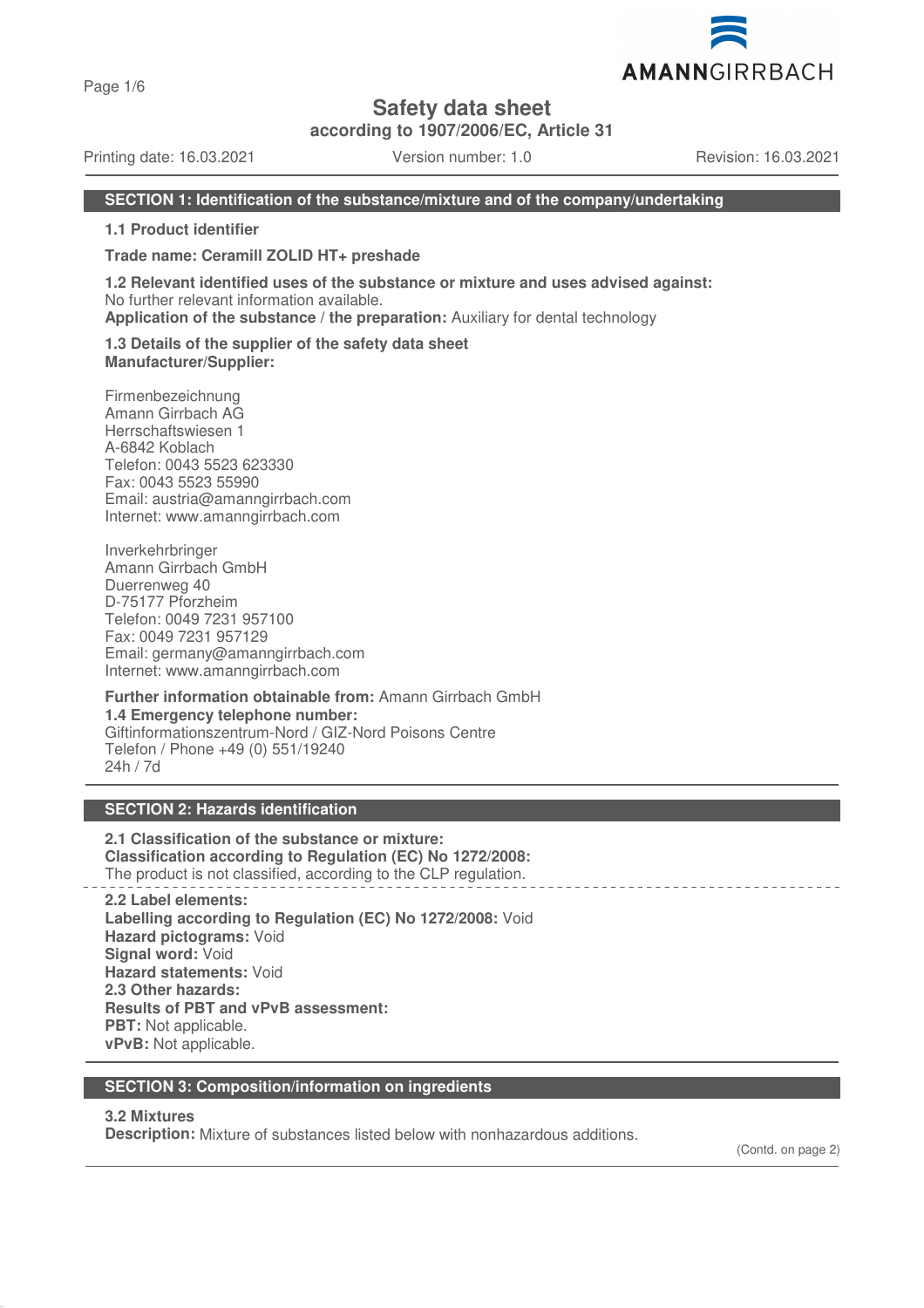

**Safety data sheet**

**according to 1907/2006/EC, Article 31**

Printing date: 16.03.2021 Version number: 1.0 Revision: 16.03.2021

(Contd. of page 1)

50-100%

### **Trade name: Ceramill ZOLID HT+ preshade**

### **Dangerous components:**

CAS: 1314-23-4 EINECS: 215-227-2 Reg.nr.: 01-2119486976-14 zirconium dioxide substance with a Community workplace exposure limit **Additional information:** For the wording of the listed hazard phrases refer to section 16.

### **SECTION 4: First aid measures**

### **4.1 Description of first aid measures:**

#### **General information:**

Take affected persons out into the fresh air. Do not leave affected persons unattended. **After inhalation:** Supply fresh air; consult doctor in case of complaints. **After skin contact:** Immediately wash with water and soap and rinse thoroughly. **After eye contact:** Rinse opened eye for several minutes under running water. Call a doctor immediately. **After swallowing:** Call a doctor immediately. **4.2 Most important symptoms and effects, both acute and delayed:** No further relevant information available. **4.3 Indication of any immediate medical attention and special treatment needed:** No further relevant information available.

### **SECTION 5: Firefighting measures**

### **5.1 Extinguishing media:**

**Suitable extinguishing agents:** CO2, powder or water spray. Fight larger fires with water spray or alcohol resistant foam. **5.2 Special hazards arising from the substance or mixture:** Formation of toxic gases is possible during heating or in case of fire. **5.3 Advice for firefighters: Protective equipment:** Mouth respiratory protective device.

Do not inhale explosion gases or combustion gases.

### **Additional information:**

Collect contaminated fire fighting water separately. It must not enter the sewage system.

### **SECTION 6: Accidental release measures**

### **6.1 Personal precautions, protective equipment and emergency procedures:**

Wear protective equipment. Keep unprotected persons away.

Ensure adequate ventilation.

Avoid formation of dust.

Use respiratory protective device against the effects of fumes/dust/aerosol.

**6.2 Environmental precautions:** Do not allow product to reach sewage system or any water course.

## **6.3 Methods and material for containment and cleaning up:**

Pick up mechanically.

Ensure adequate ventilation.

## **6.4 Reference to other sections:**

See Section 7 for information on safe handling.

See Section 8 for information on personal protection equipment.

See Section 13 for disposal information.

(Contd. on page 3)



Page 2/6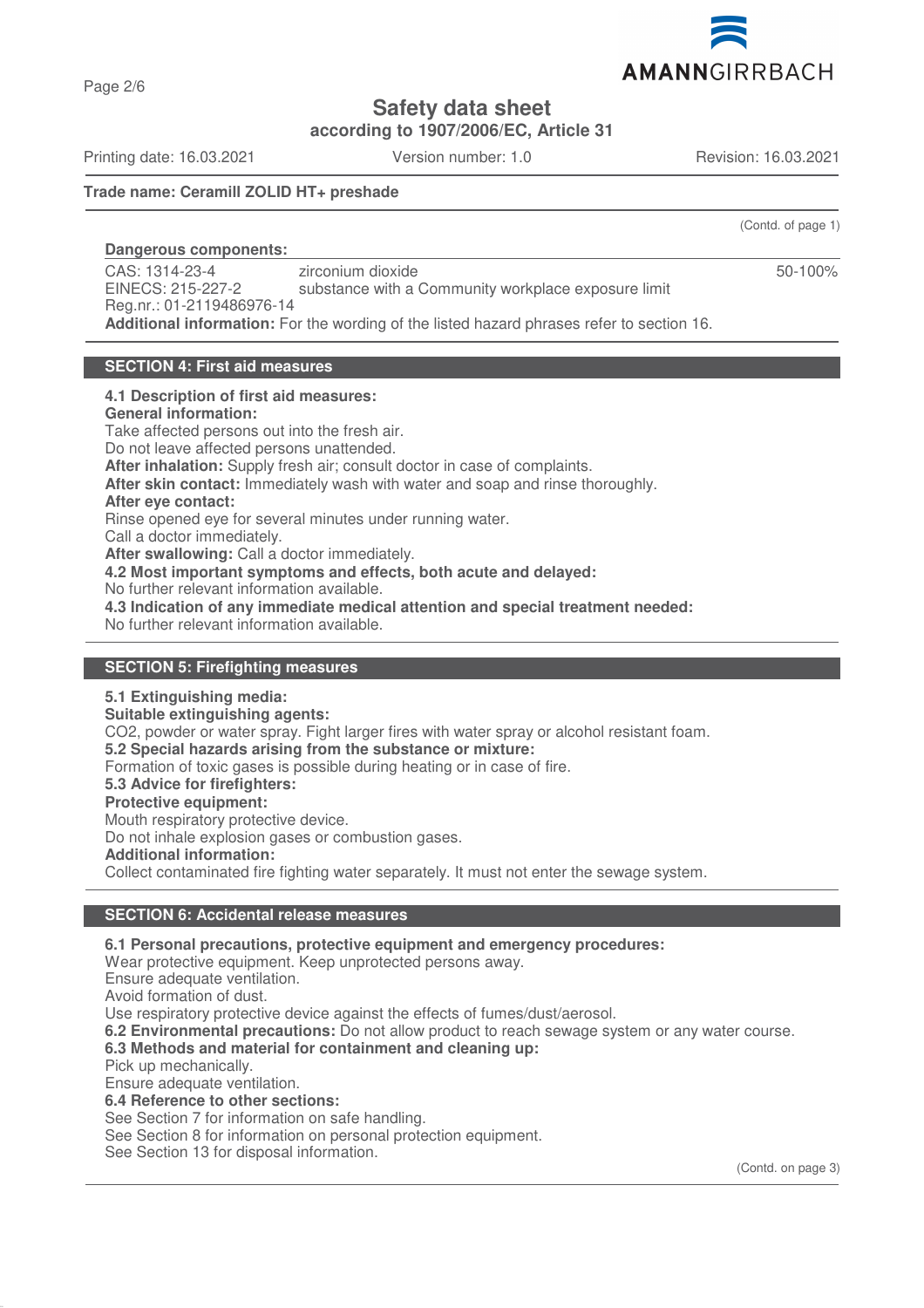

Page 3/6

# **Safety data sheet**

**according to 1907/2006/EC, Article 31**

Printing date: 16.03.2021 Version number: 1.0 Revision: 16.03.2021

## **Trade name: Ceramill ZOLID HT+ preshade**

(Contd. of page 2)

## **SECTION 7: Handling and storage**

## **7.1 Precautions for safe handling:**

Open and handle receptacle with care. Ensure good ventilation/exhaustion at the workplace. Prevent formation of dust. Provide suction extractors if dust is formed. **Information about fire - and explosion protection:** Keep ignition sources away - Do not smoke.

**7.2 Conditions for safe storage, including any incompatibilities: Storage:**

**Requirements to be met by storerooms and receptacles:** Store only in the original receptacle. **Information about storage in one common storage facility:** Store away from foodstuffs. **Further information about storage conditions:** Keep container tightly sealed. **7.3 Specific end use(s):** No further relevant information available.

### **SECTION 8: Exposure controls/personal protection**

### **8.1 Control parameters:**

**Ingredients with limit values that require monitoring at the workplace:** 

## **1314-23-4 zirconium dioxide**

OEL Short-term value: 10 mg/m<sup>3</sup> Long-term value: 5 mg/m<sup>3</sup> as Zr

### **8.2 Exposure controls:**

**Appropriate engineering controls** No further data; see item 7.

# **Individual protection measures, such as personal protective equipment**

**General protective and hygienic measures:**

The usual precautionary measures are to be adhered to when handling chemicals.

Wash hands before breaks and at the end of work.

Keep away from foodstuffs, beverages and feed.

Do not inhale dust / smoke / mist.

Avoid contact with the eyes and skin.

### **Respiratory protection:**

Use suitable respiratory protective device in case of insufficient ventilation.

Short term filter device:

Filter P2

### **Hand protection** Protective gloves

**Material of gloves:**

Nitrile rubber, NBR

The selection of the suitable gloves does not only depend on the material, but also on further marks of quality and varies from manufacturer to manufacturer.

### **Penetration time of glove material:**

The exact break through time has to be found out by the manufacturer of the protective gloves and has to be observed.

**Eye/face protection** Tightly sealed goggles

### **SECTION 9: Physical and chemical properties**

**9.1 Information on basic physical and chemical properties: General Information: Colour:** White **Odour:** Odourless **Odour threshold:** Not determined.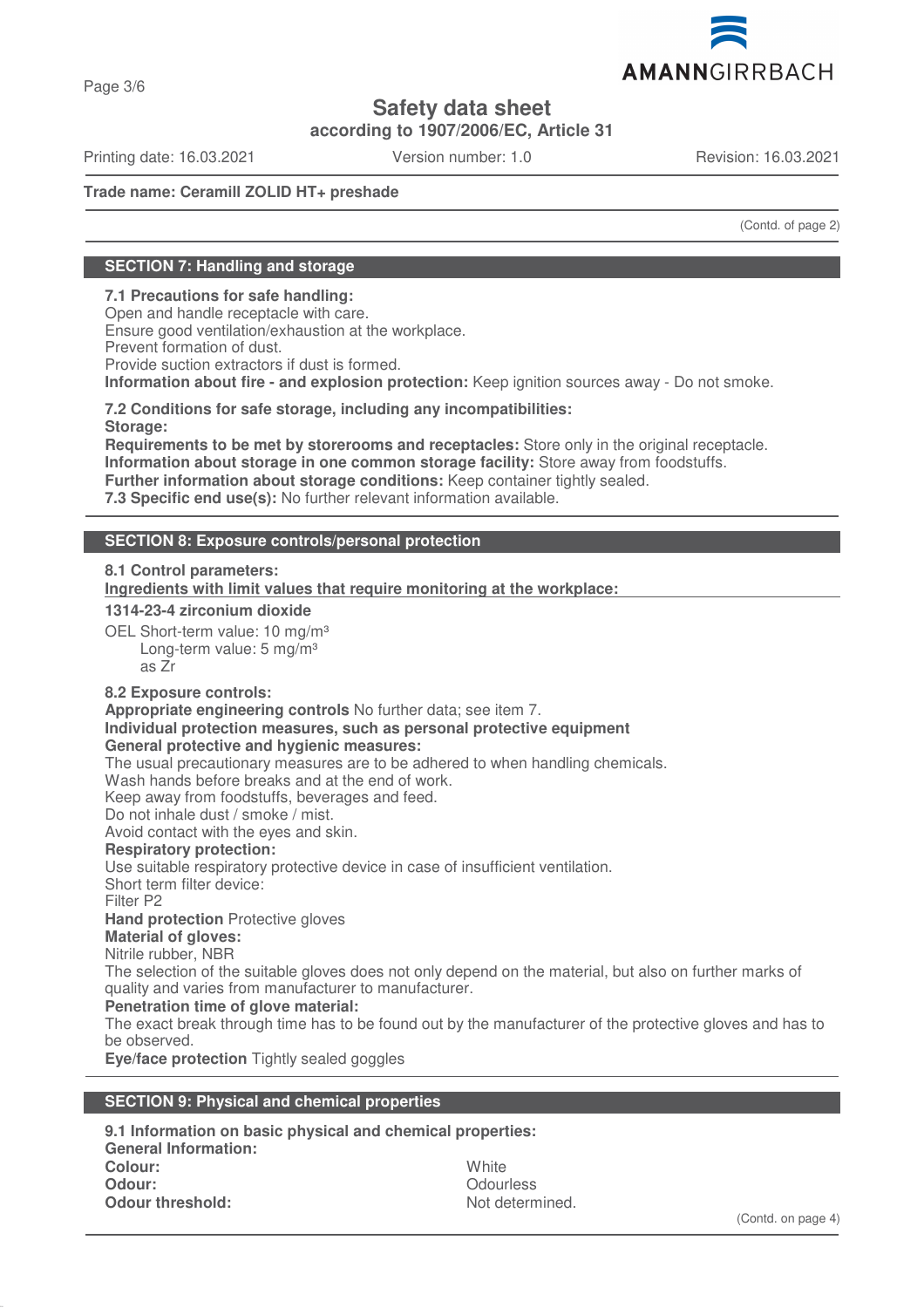

**Safety data sheet**

**according to 1907/2006/EC, Article 31**

Printing date: 16.03.2021 Version number: 1.0 Revision: 16.03.2021

## **Trade name: Ceramill ZOLID HT+ preshade**

|                                                                                  | (Contd. of page 3)                            |
|----------------------------------------------------------------------------------|-----------------------------------------------|
| <b>Melting point/freezing point:</b>                                             | Undetermined.                                 |
| Boiling point or initial boiling point and boiling                               |                                               |
| range                                                                            | Undetermined.                                 |
| <b>Flammability</b>                                                              | Not applicable.                               |
| Lower and upper explosion limit                                                  |                                               |
| Lower:                                                                           | Not determined.                               |
| Upper:                                                                           | Not determined.                               |
| <b>Flash point:</b>                                                              | Not applicable.                               |
| Auto-ignition temperature:                                                       | Product is not selfigniting.                  |
| <b>Decomposition temperature:</b>                                                | Not determined.                               |
| pH                                                                               | Not applicable.                               |
| <b>Viscosity:</b>                                                                |                                               |
| <b>Kinematic viscosity</b>                                                       | Not applicable.                               |
| <b>Dynamic:</b>                                                                  | Not applicable.                               |
| <b>Solubility</b>                                                                |                                               |
| water:                                                                           | Not miscible or difficult to mix.             |
| Partition coefficient n-octanol/water (log value)                                | Not determined.                               |
| <b>Vapour pressure:</b>                                                          | Not determined.                               |
| Density and/or relative density                                                  |                                               |
| Density:                                                                         | Not determined.                               |
| <b>Relative density:</b>                                                         | Not determined.                               |
| Vapour density:                                                                  | Not determined.                               |
| 9.2 Other information:                                                           |                                               |
|                                                                                  |                                               |
| Appearance:<br>Form:                                                             |                                               |
|                                                                                  | Solid                                         |
| Important information on protection of health<br>and environment, and on safety. |                                               |
| <b>Explosive properties:</b>                                                     |                                               |
| <b>Change in condition:</b>                                                      | Product does not present an explosion hazard. |
| <b>Evaporation rate:</b>                                                         | Not applicable.                               |
|                                                                                  |                                               |
| Information with regard to physical hazard                                       |                                               |
| classes                                                                          |                                               |
| <b>Explosives</b>                                                                | Void                                          |
| <b>Flammable gases</b>                                                           | Void                                          |
| <b>Aerosols</b>                                                                  | Void                                          |
| <b>Oxidising gases</b>                                                           | Void                                          |
| <b>Gases under pressure</b>                                                      | Void                                          |
| <b>Flammable liquids</b>                                                         | Void                                          |
| <b>Flammable solids</b><br>Self-reactive substances and mixtures                 | Void<br>Void                                  |
|                                                                                  | Void                                          |
| <b>Pyrophoric liquids</b>                                                        | Void                                          |
| <b>Pyrophoric solids</b><br>Self-heating substances and mixtures                 | Void                                          |
| Substances and mixtures, which emit flammable                                    |                                               |
| gases in contact with water                                                      | Void                                          |
| <b>Oxidising liquids</b>                                                         | Void                                          |
| <b>Oxidising solids</b>                                                          | Void                                          |
| <b>Organic peroxides</b>                                                         | Void                                          |
| <b>Corrosive to metals</b>                                                       | Void                                          |
| <b>Desensitised explosives</b>                                                   | Void                                          |
|                                                                                  | (Contd. on page 5)                            |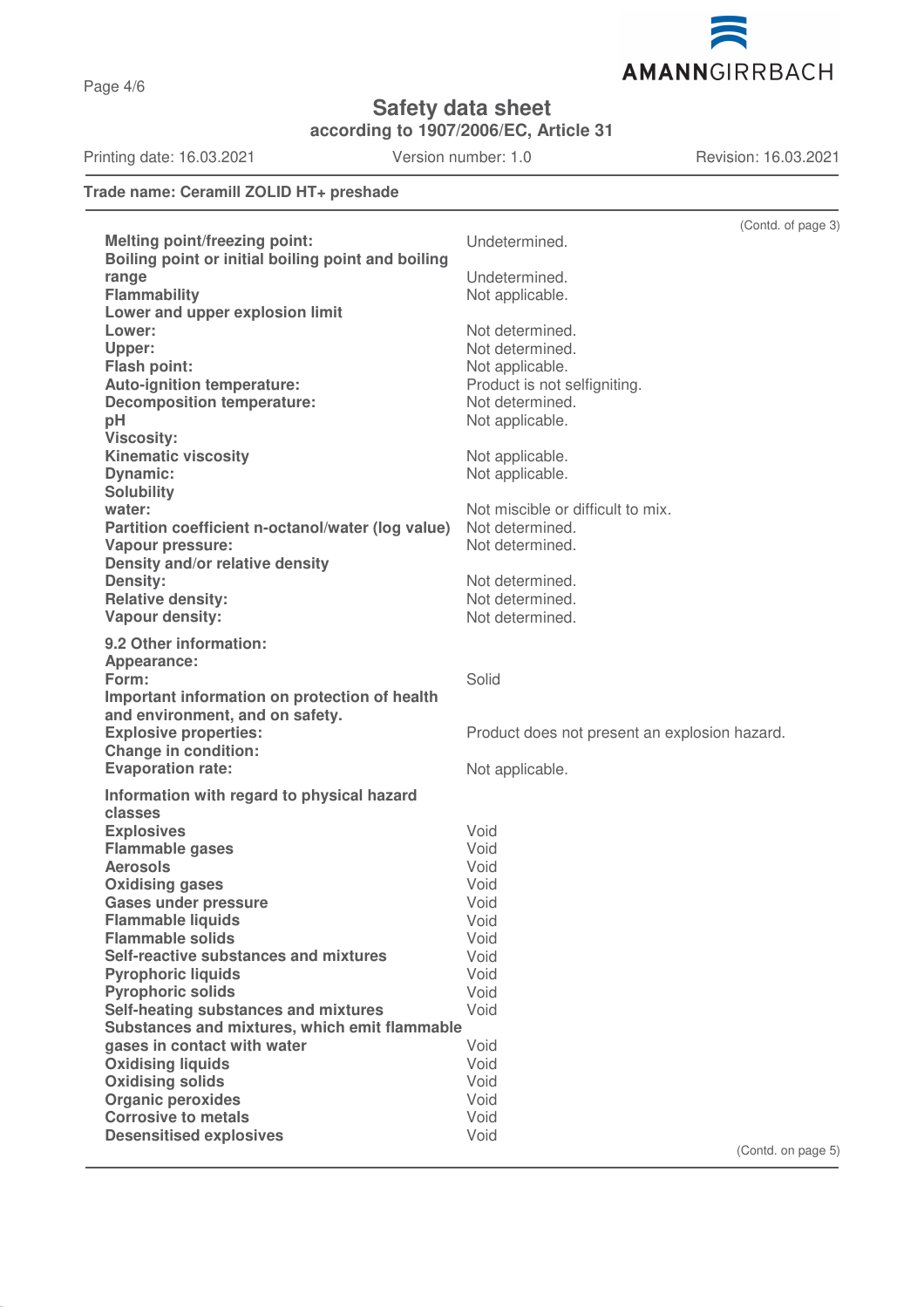

Page 5/6

# **Safety data sheet**

**according to 1907/2006/EC, Article 31**

Printing date: 16.03.2021 Version number: 1.0 Revision: 16.03.2021

## **Trade name: Ceramill ZOLID HT+ preshade**

(Contd. of page 4)

## **SECTION 10: Stability and reactivity**

**10.1 Reactivity:** No further relevant information available.

**10.2 Chemical stability:**

**Thermal decomposition / conditions to be avoided:**

No decomposition if used according to specifications.

**10.3 Possibility of hazardous reactions:** No dangerous reactions known.

**10.4 Conditions to avoid:** No further relevant information available.

**10.5 Incompatible materials:** No further relevant information available.

**10.6 Hazardous decomposition products:** No dangerous decomposition products known.

### **SECTION 11: Toxicological information**

**11.1 Information on hazard classes as defined in Regulation (EC) No 1272/2008**

**Acute toxicity** Based on available data, the classification criteria are not met.

**Skin corrosion/irritation** Based on available data, the classification criteria are not met.

**Serious eye damage/irritation** Based on available data, the classification criteria are not met.

**Respiratory or skin sensitisation** Based on available data, the classification criteria are not met.

**Germ cell mutagenicity** Based on available data, the classification criteria are not met.

**Carcinogenicity** Based on available data, the classification criteria are not met.

**Reproductive toxicity** Based on available data, the classification criteria are not met.

**STOT-single exposure** Based on available data, the classification criteria are not met.

**STOT-repeated exposure** Based on available data, the classification criteria are not met.

**Aspiration hazard** Based on available data, the classification criteria are not met.

**11.2 Information on other hazards**

**Endocrine disrupting properties** 

None of the ingredients is listed.

## **SECTION 12: Ecological information**

**12.1 Toxicity:**

**Aquatic toxicity:** No further relevant information available.

**12.2 Persistence and degradability:** No further relevant information available.

**12.3 Bioaccumulative potential:** No further relevant information available.

**12.4 Mobility in soil:** No further relevant information available.

## **12.5 Results of PBT and vPvB assessment:**

**PBT:** Not applicable.

**vPvB:** Not applicable.

### **12.6 Endocrine disrupting properties**

The product does not contain substances with endocrine disrupting properties.

**12.7 Other adverse effects:** No further relevant information available.

### **Additional ecological information:**

### **General notes:**

Water hazard class 1 (German Regulation) (Self-assessment): slightly hazardous for water Do not allow undiluted product or large quantities of it to reach ground water, water course or sewage system.

### **SECTION 13: Disposal considerations**

## **13.1 Waste treatment methods:**

**European waste catalogue:**

Dispose of contents/container in accordance with local/regional/national/international regulations.